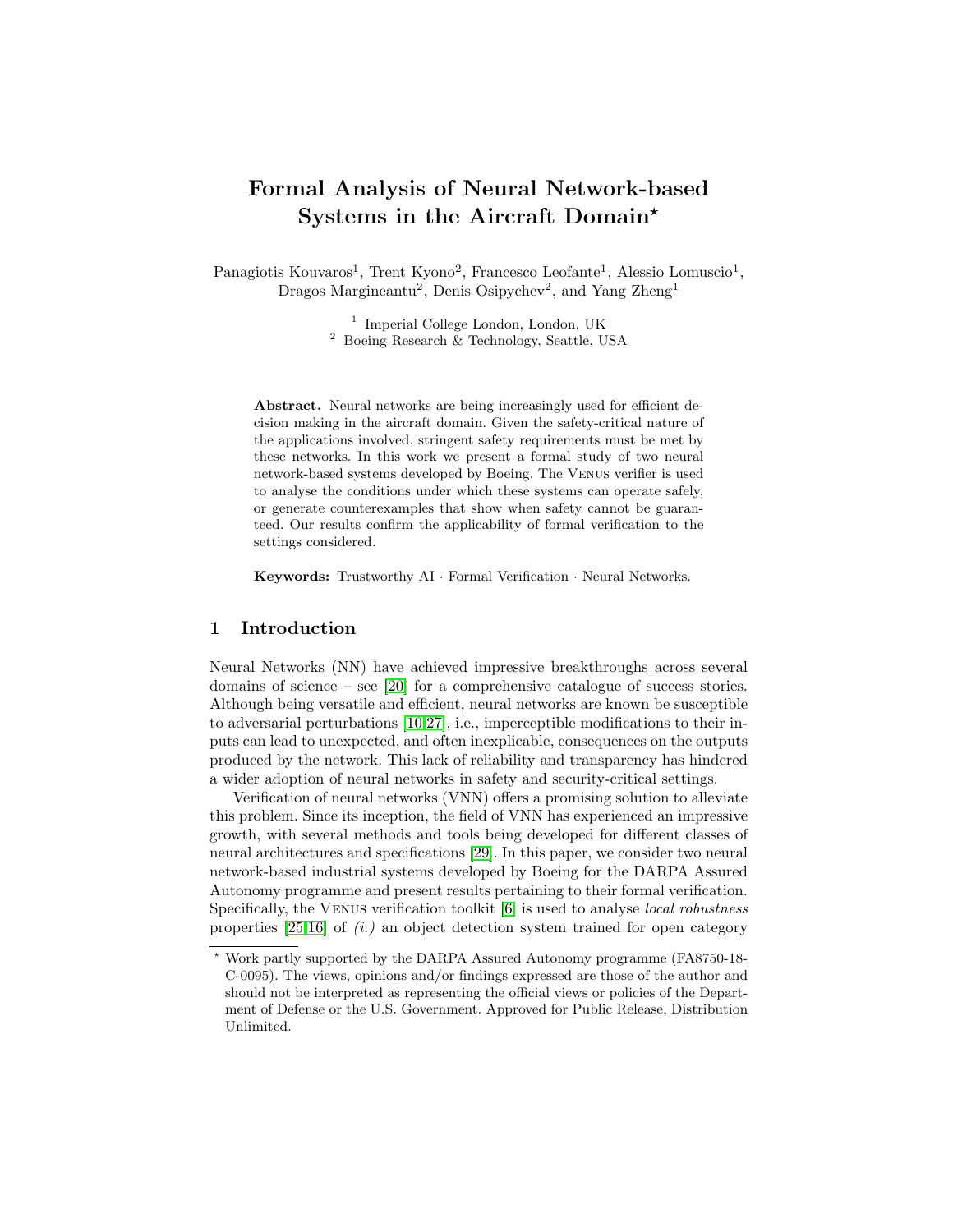#### 2 P. Kouvaros et al.

detection and (ii.) a neural controller trained to assist landing in non-towered airports. Venus is used to identify the conditions under which these systems satisfy local robustness or generate counterexamples that comprehensively show the circumstances under which safety cannot be guaranteed.

Related work. In recent years, there has been a large amount of work on reasoning on safety of neural networks. Formal verification for neural networks concerns checking whether a network satisfies an input/output specification defining the set of possible inputs and the set of admissible outputs, respectively.

Efficient methods exist to check this property for different classes of neural architectures, e.g., [\[2,](#page-8-2)[4,](#page-8-3)[5,](#page-8-4)[6](#page-8-1)[,12,](#page-8-5)[17,](#page-9-5)[24,](#page-9-6)[26](#page-9-7)[,28\]](#page-9-8). While an exhaustive review of existing approaches is outside the scope of this paper, we remark that only some methods are complete, i.e., if a counterexample exists, these approaches are guaranteed to find it. In contrast, incomplete approaches are normally based on various forms of convex relaxations of the network, and they can be conservative and thus fail to find some counterexamples. Despite considerable achievements in the field, the verification problem remains challenging for industry-scale networks. Indeed, the problem is known to be NP-complete [\[16\]](#page-9-4), thereby motivating a very active area of research to improve the scalability of neural network verification.

An also recent body of work concerns the verification of closed-loop and cyber-physical systems equipped with learned controllers – see, e.g.,  $[30,14,1,15]$  $[30,14,1,15]$  $[30,14,1,15]$  $[30,14,1,15]$ . Verification at this level typically entails checking richer specifications pertaining to the systems' temporal evolutions. Since verification over specifications expressed in standard temporal logics, such as LTL and CTL [\[13\]](#page-9-12), is often undecidable [\[1\]](#page-8-6), verification procedures in this context are typically restricted to checking bounded specifications which express properties concerning only a bounded number of execution steps.

### <span id="page-1-0"></span>2 Network verification with the Venus toolkit

Venus is a state-of-the-art sound and complete verification toolkit for ReLUbased feed-forward neural networks. In this section, we give a formal description of the verification problem tackled by Venus and an outline of the procedure in Venus to solve it. We begin with the definition of feed-forward neural networks.

Feed-forward ReLU networks. A feed-forward neural network (FFNN) is a vector-valued function  $f: \mathbb{R}^m \to \mathbb{R}^n$  that composes a sequence of  $k > 1$  layers, where each layer  $f^{(i)}$  is the composition of an input transformation and a nonlinear activation function. In linear layers,  $f^{(i)}(x^{(i-1)}) \triangleq act^{(i)}(W^{(i)}x^{(i-1)} +$ **b**<sup>(i)</sup>), where  $\mathbf{x}^{(i-1)}$ ,  $i > 0$ , is the input to the *i*-th layer,  $\mathbf{x}^{(0)}$  is the input to the network,  $\text{act}^{(i)}$  is the activation function of the *i*-th layer, and  $z^{(i)}$  =  $\mathbf{W}^{(i)}\mathbf{x}^{(i-1)} + \mathbf{b}^{(i)}$  is the vector of pre-activations of the layer which is the affine transformation of the previous layer's output for a weight matrix  $\mathbf{W}^{(i)}$  and a bias vector  $\mathbf{b}^{(i)}$ . In *convolutional* layers,  $\mathbf{f}^{(i)}$  computes the convolution between  $\mathbf{x}^{(i-1)}$  a learned kernel. VENUS focuses on the Rectified Linear Unit (ReLU) activation function,  $\text{ReLU}(\mathbf{z}^{(i)}) \triangleq \max(0, \mathbf{z}^{(i)}), i > 0$ , where the maximum function is applied element-wise on  $\mathbf{z}^{(i)}$ .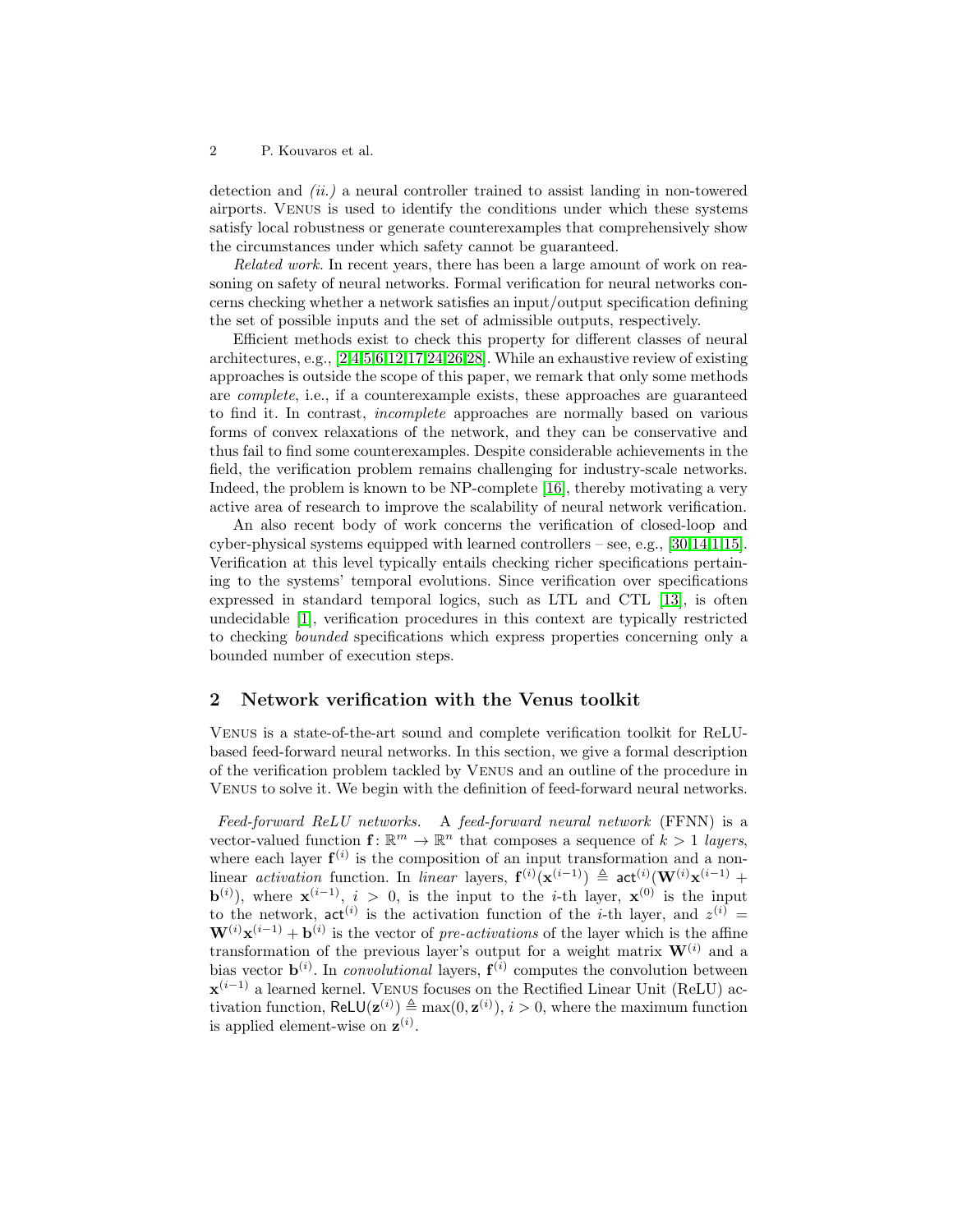Verification problem. Given a feed-forward neural network, Venus answers positively or negatively as to whether the output of the network for every input within a linearly definable set <sup>[3](#page-2-0)</sup> of inputs is contained within a linearly definable set of outputs. Formally, we have:

Definition 1 (Verification problem). Given a FFNN  $f: \mathbb{R}^m \to \mathbb{R}^n$ , a linearly definable set of inputs  $\mathcal{X} \subset \mathbb{R}^m$  and a linearly definable set of outputs  $\mathcal{Y} \subset$  $\mathbb{R}^n$ , the verification problem concerns determining whether  $\forall \mathbf{x} \in \mathcal{X} : \mathbf{f}(\mathbf{x}) \in \mathcal{Y}$ .

Among the many instantiations of the above verification problem, the local adversarial robustness problem is perhaps the most studied [\[25,](#page-9-3)[16\]](#page-9-4). Answering the local adversarial robustness problem requires establishing whether all images within a norm-ball of a given image are classified equivalently by  $f$ , and can be instantiated by setting  $\mathcal{X} = \{ \mathbf{x}' \mid ||\mathbf{x} - \mathbf{x}'||_p \le \epsilon \}$  and  $\mathcal{Y} = \{ \mathbf{y} \mid \forall i \neq c : y_i < y_c \}$ for a given image **x** with class label c, perturbation radius  $\epsilon \geq 0$  and norm  $\|\cdot\|_p$ .

Verification with Venus. Venus implements a verification method whereby the verification problem is translated into a Mixed Integer Linear Program (MILP). An MILP is an optimisation problem whereby an objective function is sought to be maximised subject to a set of linear constraints over real-valued and integer variables. The feasibility status of the MILP program associated with a verification problem, i.e., whether there is an assignment to the variables of the MILP that satisfies all constraints, has a strict correspondence to the satisfaction of the verification problem: the verification problem is satisfied if and only if its MILP program has no feasible solution. Venus makes use of the big-M method [\[23,](#page-9-13)[3\]](#page-8-7) to translate the verification problem into MILP and relies on Gurobi [\[11\]](#page-8-8) as solving back-end. In addition, Venus implements a number of methods that aim at reducing the search space of feasible solutions that needs to be considered by GUROBI, including dependency analysis and input domain splitting [\[6\]](#page-8-1).

# <span id="page-2-1"></span>3 Neural network-based systems for the aircraft domain

In this section, we present our main results pertaining to the verification of two neural network-based industrial systems developed by Boeing. First we will focus on verifying the robustness of a high-dimensional image classifier for open object detection. Then, we will consider the verification of a landing assistant for non-towered airports.

## 3.1 Object detection with open categories

Problem description. In real-world applications, a neural network classifier is likely to encounter novel obstacles (i.e., open categories), such as novel types of ground vehicles and static objects. It is desirable that the classifier is able to

<span id="page-2-0"></span><sup>&</sup>lt;sup>3</sup> A linearly definable set is a set that can be expressed as a finite set of linear constraints over real-valued and integer variables.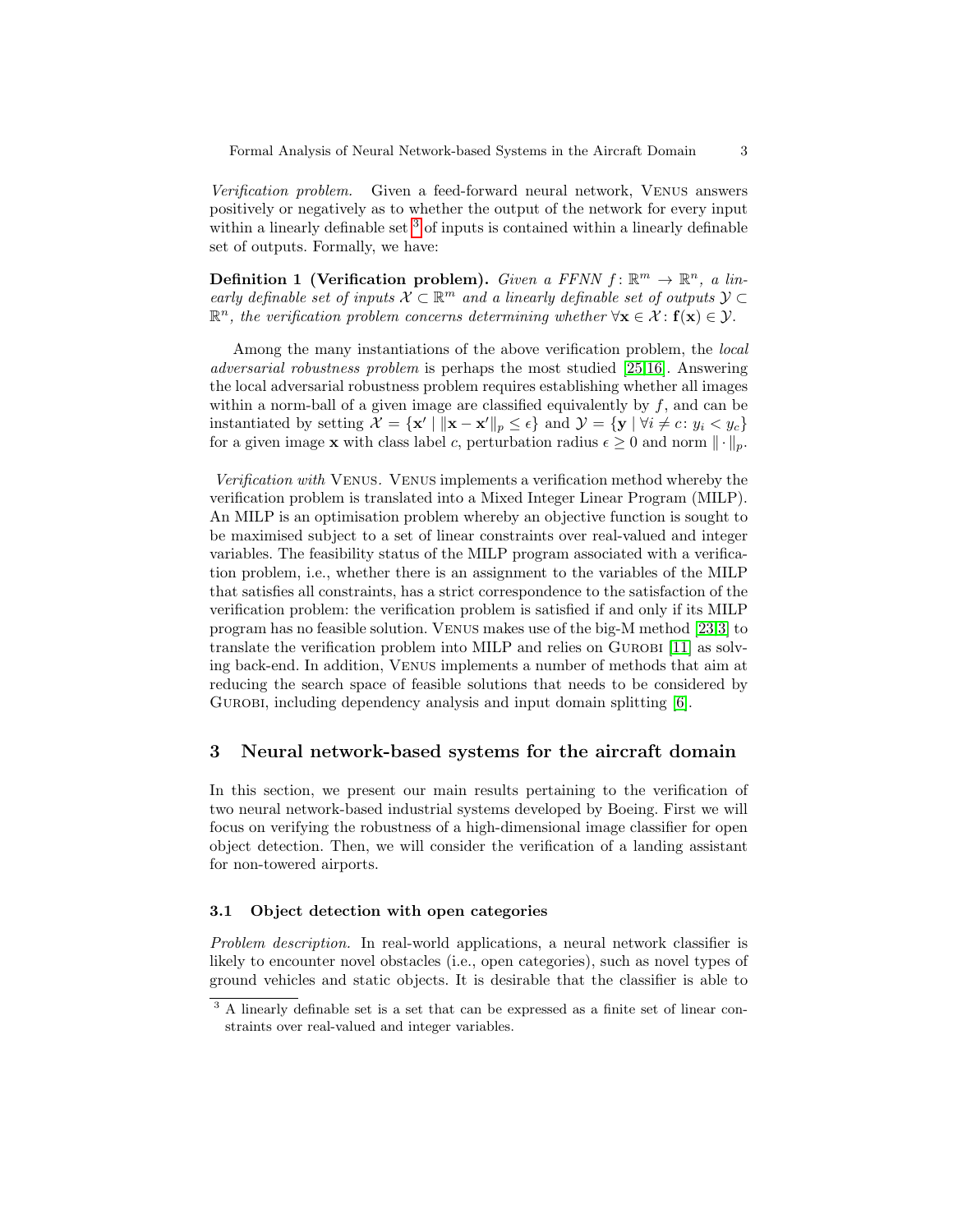#### <span id="page-3-0"></span>4 P. Kouvaros et al.

<span id="page-3-2"></span>

Fig. 1: Sample images in the data set for open-category detection.

detect these novel objects without previous training on the objects thereof while producing only a small number of false alarms, i.e., an alarm on the detection of a novel object even though the object is not novel. The classifier should also have a certain robustness against adversarial perturbations on its input. The following study is concerned with providing risk-bounded assurance against open category instances for an image classification system developed by Boeing.

Data set and neural network classifier. For this problem, Boeing has created a labelled data set that includes contiguous image sequences as aircraft approach novel obstacles or conditions. In particular, the data set contains three classes of objects: ground vehicle, person, and airplane. Fig. [1](#page-3-0) shows three sample images in each category. Each image has three channels, with  $255 \times 255$  pixels in each channel. The image input is thus expressed as a three-dimensional matrix with a high dimension  $255 \times 255 \times 3$ . Boeing has also trained a large convolutional neural network (CNN) with roughly  $10^5$  neurons using two categories (vehicle and person) as the training set. The other category (i.e., airplane) is used as open objects for the neural network to test its performance of detecting novel objects.

The architecture of this large CNN model has two convolutional layers of 16 and 32 filters respectively (size  $5 \times 5$  and  $3 \times 3$ , respectively), followed by one global average pooling layer, two fully connected layers with 128 and 2 neurons respectively, and one final softmax layer. The softmax layer normalizes the output into the interval  $[0, 1]$  such that its outputs add up to one. The activation function in each layer is the standard ReLU operator. Therefore, the CNN model maps an image input  $x \in \mathbb{R}^{255 \times 255 \times 3}$  to an output  $y \in \mathbb{R}^2$  and classifies x using the following logic: if  $y_1 \geq t_1$ , it outputs the label "vehicle" with confidence  $y_1$ ; if  $y_2 \ge t_2$ , it outputs the label "*person*" with confidence  $y_2$ ; otherwise, it reports the input image as a novel object. The thresholds  $t_1$  and  $t_2$  were carefully chosen to balance the false alarm rate of  $(20\%)$  and the overall prediction error rate (30%).

Robustness verification setup. We aim to verify the local robustness of the above CNN against adversarial perturbations on the image input. Formally, given a correctly classified image  $x_0$  (person, vehicle, or open object) and a perturbation radius  $\epsilon > 0$ , we would like to certify

<span id="page-3-1"></span>for all x s.t. 
$$
||x - x_0||_{\infty} \le \epsilon
$$
 we have  $f(x) = f(x_0)$ ,  $(1)$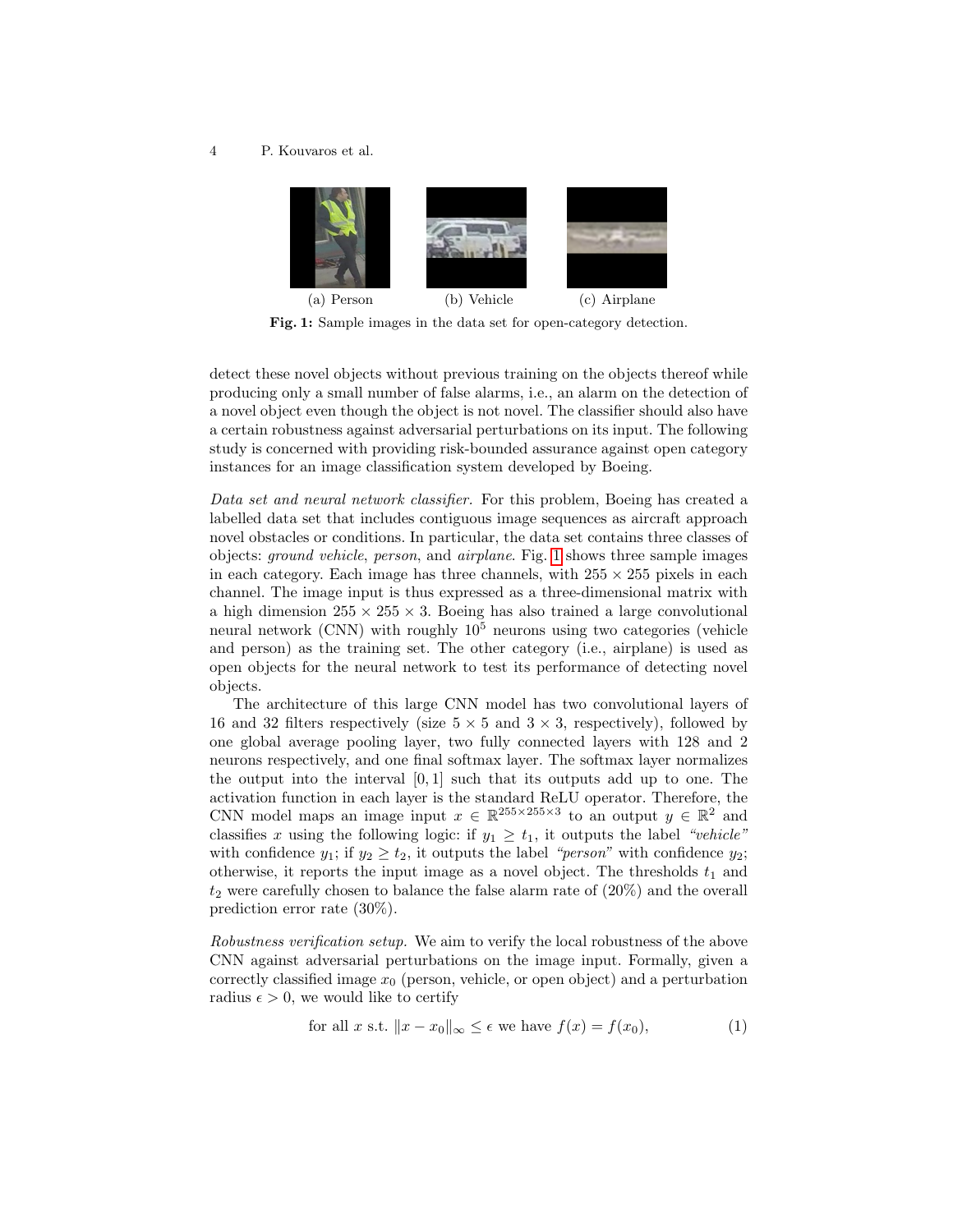<span id="page-4-0"></span>

| Radius $\epsilon$    | Robust |                          |    | Non-robust          | Time-out $(7200 s)$ |  |
|----------------------|--------|--------------------------|----|---------------------|---------------------|--|
|                      |        | Number Avg time (s)      |    | Number Avg time (s) |                     |  |
| $1.0 \times 10^{-4}$ | 20     | 2500                     |    |                     |                     |  |
| $1.0 \times 10^{-3}$ |        | 2720                     |    | 4850                | 12                  |  |
| $1.0 \times 10^{-2}$ |        | $\overline{\phantom{a}}$ | 10 | 4200                | 10                  |  |

Table 1: Numerical results via Venus on randomly selected 20 images

or to identify a counterexample  $\hat{x}$  to falsify the condition above. In [\(1\)](#page-3-1),  $f(\cdot)$ denotes the CNN model. If [\(1\)](#page-3-1) is true, then the neural network is certified to be locally robust for the image input  $x_0$  against any adversarial perturbation up to  $\epsilon$ . Otherwise, a counterexample can be found which can be used to augment the training set to improve the robustness of the model. Note that [\(1\)](#page-3-1) is a particular instantiation of the verification problem in Section [2.](#page-1-0)

Extension of Venus and numerical results: The images in this case study have a very high dimension, i.e.,  $x \in \mathbb{R}^{255 \times 255 \times 3}$ , similar to the dimension of those in Imagenet [\[9\]](#page-8-9). We note that most existing complete robustness verifiers only test their verification performance on standard benchmarks, such as the MNIST dataset [\[19\]](#page-9-14) or the CIFAR10 dataset [\[18\]](#page-9-15), where the images have a much lower dimension  $(28 \times 28 \times 1)$  and  $32 \times 32 \times 3$ , respectively). In addition, the CNN model is large (approximately  $10<sup>5</sup>$  neurons) as compared to the standard models considered in neural network verification. As a consequence, Venus could not efficiently generate the MILP encoding of the robustness verification problem [\(1\)](#page-3-1), either because of memory issues or because of exceeding the time consumption limit (see below). To overcome this, we have improved Venus's implementation by exploiting the special structure of CNNs, i.e., that the value of a neuron depends only on a small subset of the neurons in the previous layers, to obtain a much more scalable MILP encoding method.

For the numerical experiments, we used a machine with an Intel Core i9 9900X 3.5 GHz 10-core CPU, 128 GB RAM running Fedora 30 with Linux kernel 5.3. We randomly selected 20 images from the data set that are correctly classified by the CNN model. We then used the extended version of Venus to solve the robustness verification problem [\(1\)](#page-3-1) with a timeout limit of 7200 seconds. To test the robustness of the CNN model, we varied the perturbation radius from  $1.0 \times 10^{-4}$  $1.0 \times 10^{-4}$  $1.0 \times 10^{-4}$  to  $1.0 \times 10^{-2}$ . Table 1 lists the results. We can see that the CNN model is robust with respect to the small perturbation  $(1.0 \times 10^{-4})$ ; in this case Venus could return a positive certificate within 1 hour. Concerning the bigger perturbation radii, the CNN model becomes less robust; in this case Venus could identify concrete counterexamples for 10 images out of 20 within 7200 seconds. In particular, Venus identified a counterexample for the "vehicle" image shown in Fig [1\(b\)](#page-3-2) for  $\epsilon = 10^{-2}$ . This counterexample fooled the CNN to classify it an open object. Finally, we note that since Venus is a complete verifier the robustness of the CNN can by certified w.r.t the rest of the images by increasing the timeout.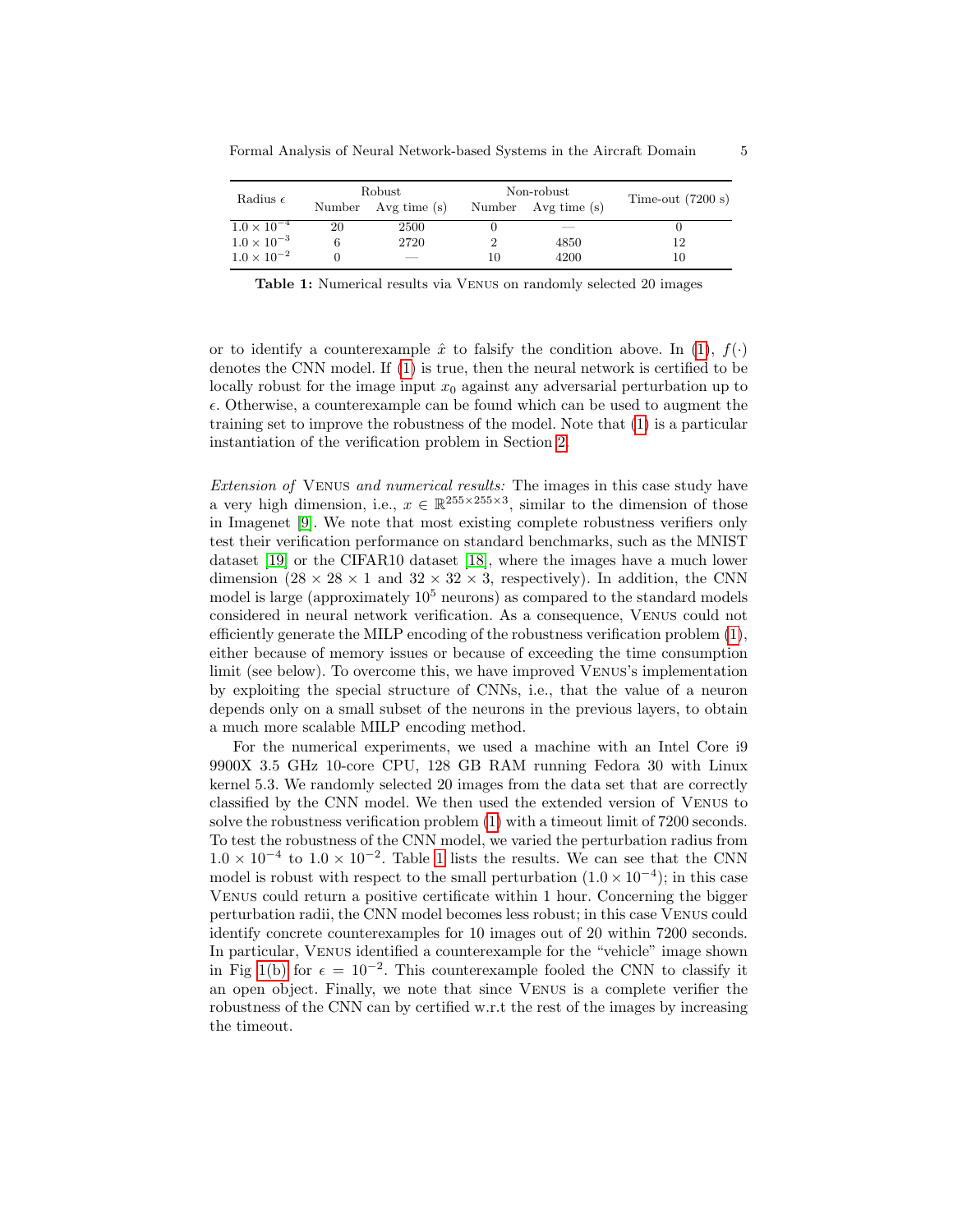#### 6 P. Kouvaros et al.

#### 3.2 Collision avoidance for landing at non-towered airports

Problem description. Automated collision avoidance has become an essential component of every autonomous system. Whilst the safety of commercial aviation relies on centralized guidance from Air Traffic Control (ATC), private aviation must rely on onboard systems, especially when operating at non-towered airports. To prevent collisions, the regulator requires all vehicles to maintain a minimum safe horizontal separation which is advised via ATC commands, a set of rules defined in the pilot's handbook and the airport-specific traffic pattern.

This case study poses the collision avoidance problem as a data-driven detection problem. The goal is to detect the collisions when approaching landing by analysing the dynamic state of the airplane (Agent) and another vehicle (Intruder). The detection is done via an ML-based inference model trained on the previous (simulated) experience. A positive detection triggers the rejection of the landing and makes the Agent go for another landing approach. This rejection guarantees safe separation in the vertical space.

Simulation environment. Boeing developed a lightweight Python simulation integrated with the OpenAI GYM framework [\[7\]](#page-8-10) to facilitate the study of the problem described above. The surrogate environment simulates a 2D collision avoidance problem that mimics the real task (on the ground collision avoidance for the aircraft landing). The environment simulates the movements of multiple Intruder vehicles on a  $10 \times 10$  kilometres square. The Agent has to either continue the automated landing or reject it to provide minimal horizontal separation. The environment incorporates a probabilistic behaviour model for the Intruder and the use of scripted configuration files: the former allows to randomize the trajectory of the Intruder vehicle and simulate a violation of the traffic rules; the latter enables quick reconfiguring of simulated scenarios.

The surrogate simulation imitates the dynamics of both the Agent and the Intruder vehicles selected for the experiment. All ground vehicles are represented by a simplistic dynamic model (mass-less Dubin's car). Each vehicle uses a base class that takes control inputs in form of steering and acceleration commands in return for its updated position and speed. For the Agent vehicle, we simulate the dynamics of a single-engine turboprop Cessna 208 Grand Caravan. The aircraft control is different from 2D car-like dynamics and does not have conventional brakes, acceleration, and steering. The effectiveness of the controls depends on the aircraft's altitude, airspeed, etc. A PID-based waypoint controller provides low-level control for the Agent and Intruders. The controller defines trajectories as lists of waypoints to be followed and adds a controlled level of noise to the controller state to make trajectories more natural.

Neural network classifier. The rejection action is commanded by a pre-trained neural network classification model that predicts the probability of collision between the Agent and Intruder vehicles projected on a 2D surface. The network is fully-connected and is trained using data gathered from the simulator. Each data sample represents a state vector that that captures the position, heading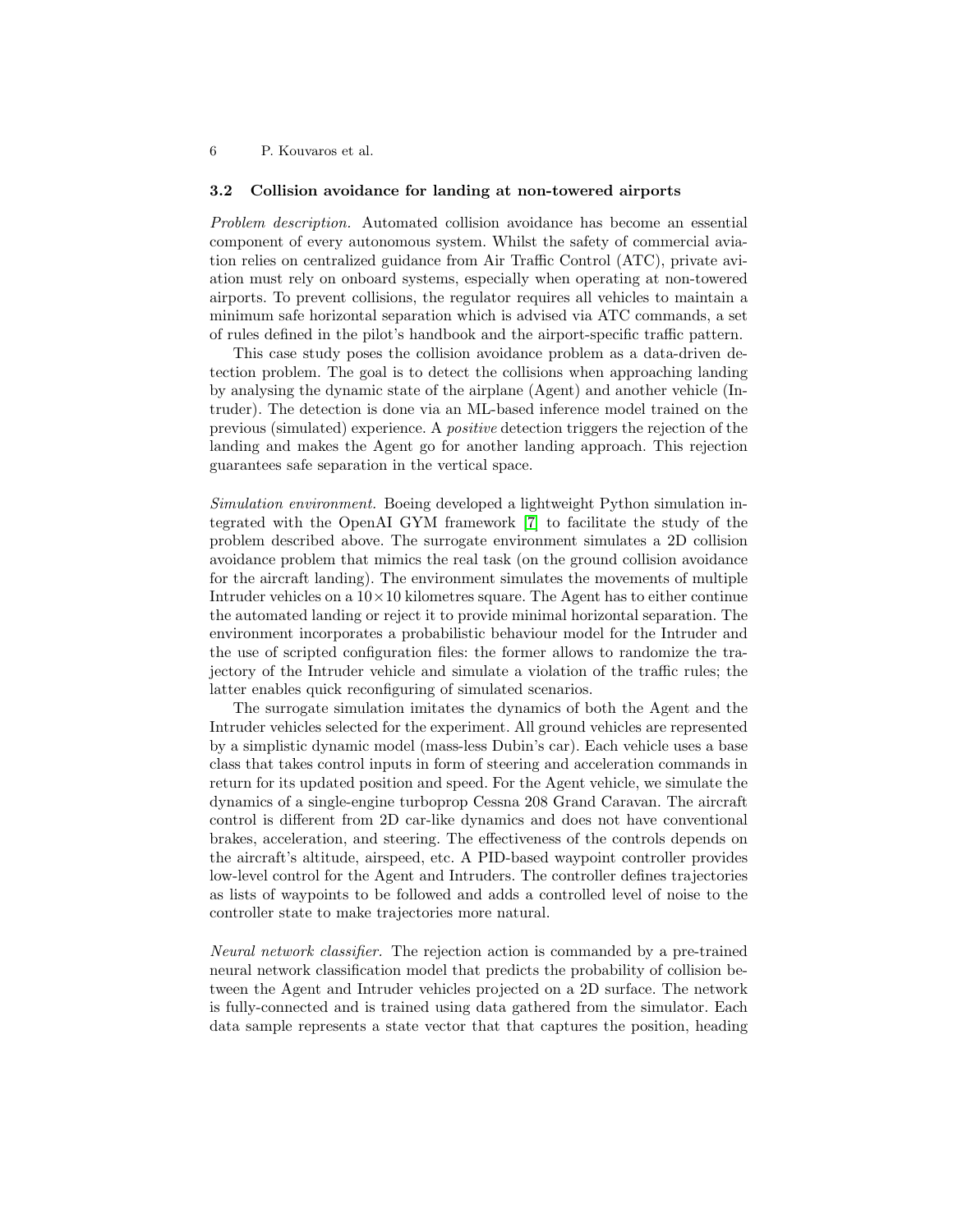<span id="page-6-1"></span>

|            | Safe configurations |                                            |   |  | Collision configurations |      |   |                                            |
|------------|---------------------|--------------------------------------------|---|--|--------------------------|------|---|--------------------------------------------|
| $\epsilon$ |                     | Robust Avg time (s) Not robust Avg time(s) |   |  |                          |      |   | Robust Avg time (s) Not robust Avg time(s) |
| 0.05       | 50                  | 0.09                                       |   |  | 48                       | 0.11 |   | 0.33                                       |
| 0.1        | 50                  | 0.09                                       |   |  | 48                       | 0.10 |   | 0.38                                       |
| 0.2        | 50                  | 0.08                                       | 0 |  | 48                       | 0.10 |   | 0.39                                       |
| 0.5        | 50                  | 0.08                                       |   |  | 48                       | 0.11 | າ | 0.39                                       |
|            | 50                  | 0.08                                       | 0 |  | 47                       | 0.10 | 3 | 0.33                                       |
| 1.5        | 50                  | 0.07                                       |   |  | 45                       | 0.11 |   | 0.37                                       |

Table 2: Robustness results for safe configurations and collision configurations.

and speed of the Agent and the Intruder vehicles. Samples are labelled either as 0 or 1, depending on whether the simulation run from which they were gathered resulted in a collision or not. The neural network has 8 input neurons, 2 hidden layers with 128 nodes each and ReLU activations, and 1 output neuron that uses a Sigmoid activation to produce a continuous collision probability within [0, 1].

To evaluate the performance of the system, Boeing developed a run-time rejection system that utilizes the neural network to predict the probability of collision and compares this with a predefined threshold  $\lambda$  to command the rejection. The runtime system evaluates the chance of collision with each Intruder vehicle on the ground individually, and triggers a rejection if the inference model predicts a probability greater than  $\lambda$  for any Intruder.

Robustness analysis. We conducted a formal analysis of the neural classifier to assess its local robustness against adversarial perturbations. Formally, given an input  $x_0$  and a perturbations radius  $\epsilon > 0$ , we check if for all x such that  $||x - x_0||_{\infty} \leq \epsilon$  it holds that  $f(x) \diamond \lambda^4$  $f(x) \diamond \lambda^4$ , where  $f(\cdot)$  denotes the network trained by Boeing and  $\diamond \in \{\geq, \leq\}$  depending on whether the initial input  $x_0$  belonged to a collision trajectory or not. Intuitively, the inference model should always compute prediction probabilities that are  $\geq \lambda$  (resp.  $\leq \lambda$ ) for inputs x in the vicinity of an  $x_0$  for which a collision happened (resp. did not happen).

We collected 50 samples from the simulator for which the neural network correctly predicted collision and 50 for which collisions did not occur. Table [2](#page-6-1) reports our results for a rejection threshold of  $\lambda = 0.75$ . The inference model appears to be robust for perturbations up to  $\varepsilon = 1.5$  for inputs that belong to a safe trajectory, i.e., the model consistently predicted low collision probabilities for the perturbations considered. However decisions appear to be less robust in the other case; we hypothesise this is because of the fact that increasing  $\epsilon$ may effectively create input configurations for which rejection commands should not be triggered. In all cases, Venus was able to solve the verification problem within less than a second.

<span id="page-6-0"></span><sup>&</sup>lt;sup>4</sup> Note that VENUS does not support the Sigmoid function used in the output layer; we therefore use its inverse to compute the preimage of  $\lambda$  and compare this value with the pre-activation value of the output node.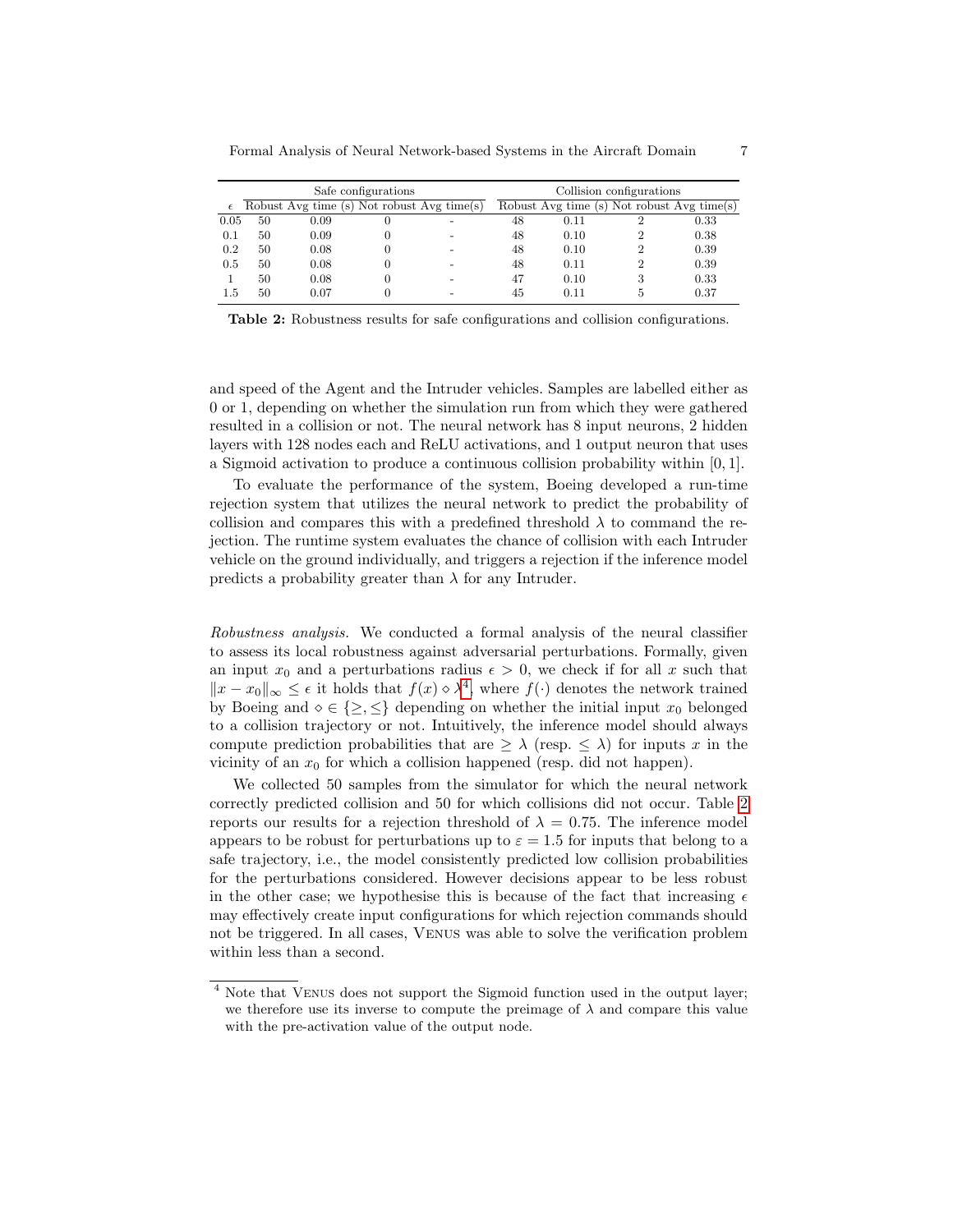Analysing sensitivity to single inputs. Our previous analysis considered adversarial perturbations that are allowed to modify all input components at the same time. This corresponds to a scenario where all sensors of the Agent vehicle are subject to failure. However, more realistic failures may involve only a subset of the sensors; moreover, different sensor failures may have different consequences on the final prediction of the inference model.

To investigate this, we carry out a formal analysis where the inference model is verified against a variation of the local robustness property previously used. Namely, we apply adversarial  $\epsilon$ -bounded perturbations to a single input component at the time and verify robustness in the resulting scenario. Similarly to the previous experiments, we sampled 50 instances for which collisions were flagged in the simulator and tested increasing perturbation radii. Table [3](#page-7-0) reports sample results obtained for  $\epsilon = 1$ . Our analysis helped us identify that predictions seem to be comparably less robust to

<span id="page-7-0"></span>

|            | Component Not robust Avg time (s) |      |
|------------|-----------------------------------|------|
| $x_F$      |                                   | 0.25 |
| $y_E$      | 1                                 | 0.26 |
| $\theta_E$ | 1                                 | 0.26 |
| $S_F$      | 1                                 | 0.25 |
| $x_I$      | 1                                 | 0.24 |
| $y_I$      | 1                                 | 0.24 |
| $\theta_I$ | 1                                 | 0.26 |
| $S_I$      | 3                                 | 0.29 |

Table 3: Sensitivity analysis results for perturbations applied to single input components and perturbation radius  $\epsilon = 1$ .

perturbations applied to the input component related to the speed of the Intruder vehicle. This can be explained by the fact that changes in speed may create scenarios where the Intruder proceeds slowly and thus collisions can be avoided. Again, Venus was able to solve all verification queries within less than a second.

## 4 Conclusions and outlook

We considered two neural network-based industrial systems developed by Boeing and showed how formal verification can be used to provide assurance guarantees for said systems. The Venus verification toolkit was successfully employed to formally analyse the behaviour of these models, providing proofs of safety or counterexamples to show when safety could not be guaranteed. Despite promising results, several challenges remain for the wider application of formal methods to neural network-based industrial systems.

Scalability is admittedly the biggest challenge in this arena, as industrial applications often require checking neural models that contain hundreds of thousands parameters, if not millions. While recent efforts in VNN have contributed to impressive scalability improvements – especially as far as incomplete verification methods are concerned [\[21,](#page-9-16)[22\]](#page-9-17) – more work still needs to be done to address industrial-scale problems. This need becomes even more evident when verification is performed at system level, i.e., when the neural network-based system is considered in its entirety and closed-loop behaviours are analysed.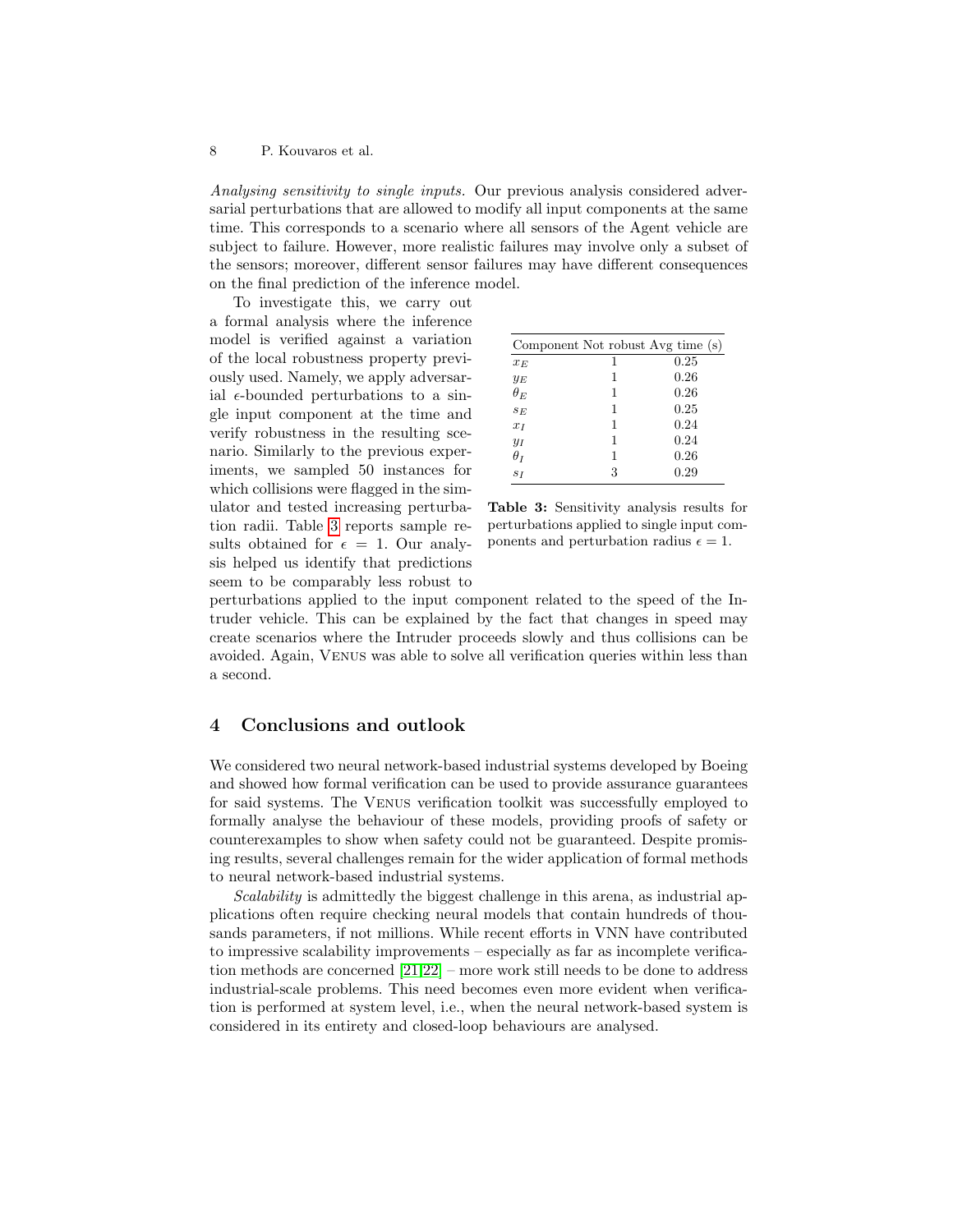Another important direction where the expertise of the formal methods community may be determinant is that of formalising *richer specifications* beyond local adversarial robustness, especially in the case of perception systems such as the one studied in Section [3.](#page-2-1) Recent developments in VNN have addressed new specifications, such as robustness against semantic perturbations that can alter, e.g., saturation or contrast in an image [\[17\]](#page-9-5), and geometric perturbations that apply transformations such as rotations to input images [\[5\]](#page-8-4).

We conclude by highlighting that safe deployment of neural network-based systems will also require *runtime assurance methods* that are able to detect anomalous behaviour during execution. Different proposals have been made within the formal verification community, see, e.g., [\[8\]](#page-8-11); however several interesting open questions remain in this domain.

# References

- <span id="page-8-6"></span>1. Akintunde, M., Botoeva, E., Kouvaros, P., Lomuscio, A.: Formal verification of neural agents in non-deterministic environments. In: Proceedings of the 19th International Conference on Autonomous Agents and Multi-Agent Systems (AAMAS20). pp. 25–33. IFAAMAS (2020)
- <span id="page-8-2"></span>2. Akintunde, M., Kevorchian, A., Lomuscio, A., Pirovano, E.: Verification of RNNbased neural agent-environment systems. In: Proceedings of the 33rd AAAI Conference on Artificial Intelligence (AAAI19). pp. 6006–6013. AAAI Press (2019)
- <span id="page-8-7"></span>3. Anderson, R., Huchette, J., Ma, W., Tjandraatmadja, C., Vielma, J.: Strong mixedinteger programming formulations for trained neural networks. Mathematical Programming pp. 1–37 (2020)
- <span id="page-8-3"></span>4. Bak, S., Tran, H., Hobbs, K., Johnson, T.: Improved geometric path enumeration for verifying relu neural networks. In: CAV20. Lecture Notes in Computer Science, vol. 12224, pp. 66–96. Springer (2020)
- <span id="page-8-4"></span>5. Balunovic, M., Baader, M., Singh, G., Gehr, T., Vechev, M.: Certifying geometric robustness of neural networks. In: NeurIPS19. pp. 15287–15297 (2019)
- <span id="page-8-1"></span>6. Botoeva, E., Kouvaros, P., Kronqvist, J., Lomuscio, A., Misener, R.: Efficient verification of neural networks via dependency analysis. In: Proceedings of the 34th AAAI Conference on Artificial Intelligence (AAAI20). pp. 3291–3299. AAAI Press (2020)
- <span id="page-8-10"></span>7. Brockman, G., Cheung, V., Pettersson, L., Schneider, J., Schulman, J., Tang, J., Zaremba, W.: Openai gym. arXiv preprint 1606.01540 (2016)
- <span id="page-8-11"></span>8. Cheng, C., Nührenberg, G., Yasuoka, H.: Runtime monitoring neuron activation patterns. In: Proceedings of the Design, Automation & Test in Europe Conference & Exhibition (DATE19). pp. 300–303. IEEE (2019)
- <span id="page-8-9"></span>9. Deng, J., Dong, W., Socher, R., Li, L., Li, K., Li, F.: Imagenet: A large-scale hierarchical image database. In: Proocedings of the 2009 IEEE Conference on Computer Vision and Pattern Recognition (CVPR09). pp. 248–255. IEEE (2009)
- <span id="page-8-0"></span>10. Goodfellow, I., Shlens, J., Szegedy, C.: Explaining and harnessing adversarial examples. arXiv preprint arXiv:1412.6572 (2014)
- <span id="page-8-8"></span>11. Gu, Z., Rothberg, E., Bixby, R.: Gurobi optimizer reference manual. http://www.gurobi.com (2020)
- <span id="page-8-5"></span>12. Henriksen, P., Lomuscio, A.: Efficient neural network verification via adaptive refinement and adversarial search. In: Proceedings of the 24th European Conference on Artificial Intelligence (ECAI20). pp. 2513–2520. IOS Press (2020)